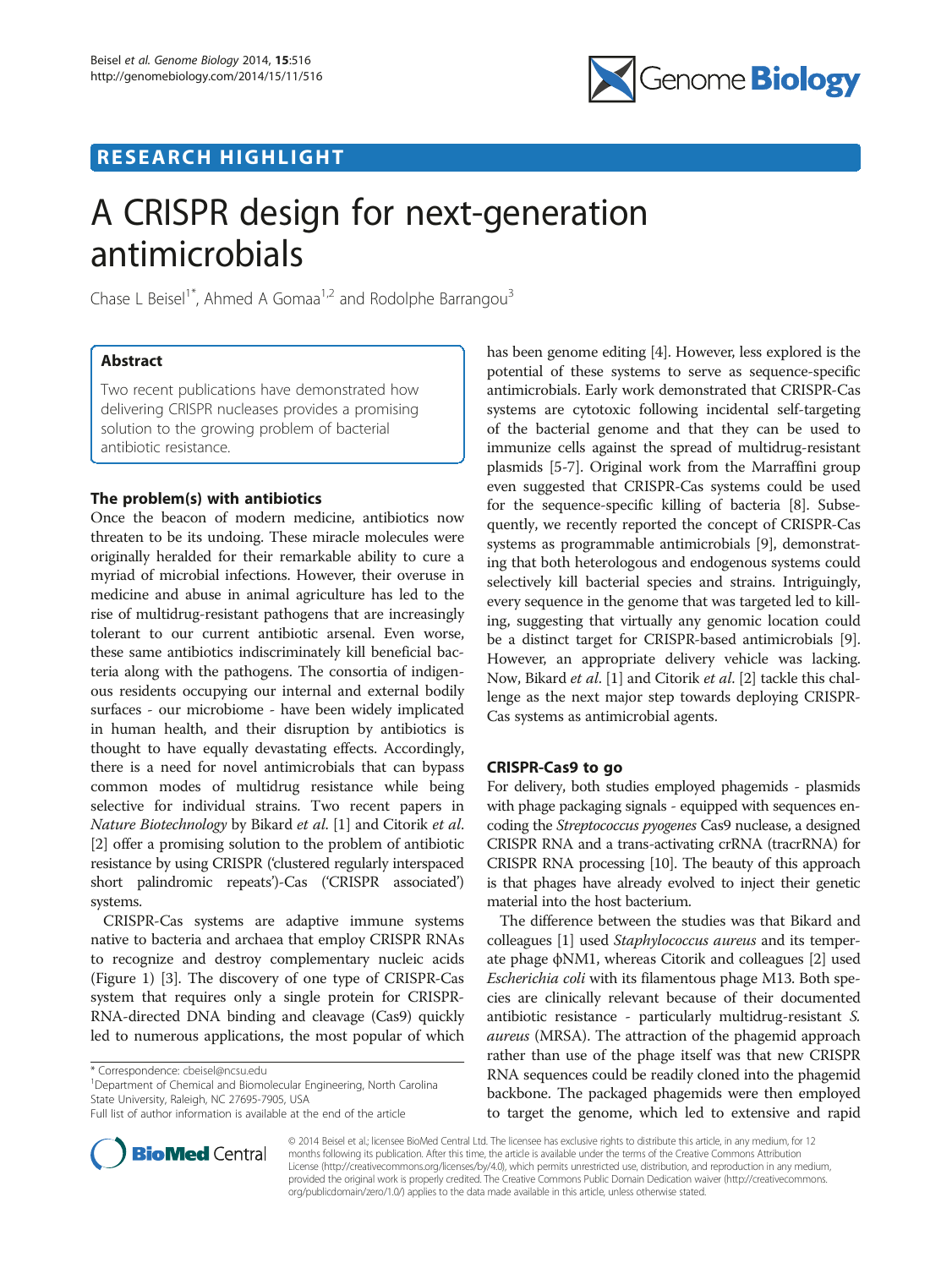<span id="page-1-0"></span>

killing upon application of increasing amounts of the packaged phagemid. The phagemids were also employed to target harbored antibiotic-resistance plasmids, which led to efficient plasmid removal. Surprisingly, in the study by Citorik et al. [\[2\]](#page-2-0), plasmid removal induced killing. This was traced to the addiction systems of the plasmid that kill the host cell in the absence of plasmid, offering an indirect benefit of targeting some mobile elements encoding drug resistance. Conjugation was also investigated as a means of delivery [[2\]](#page-2-0), although the transfer efficiency was too low to substantially reduce cell counts.

With any antimicrobial, the immediate question is how microbes evolve resistance. Remarkably, the survivors did not circumvent targeting - instead they either did not receive the CRISPR-Cas system, or they received a defective system, which is in line with previous findings [\[9](#page-3-0)]. The consistency of these findings would argue against the emergence of resistance to CRISPR-Casmediated targeting. Instead, other bottlenecks are likely to thwart effective targeting, as will be described later in this article.

Another powerful demonstration of the potential of this technology utilized mixed bacterial communities. The authors relied on two-member or three-member communities of genetic variants of the same strain - a step towards natural communities. In both cases, the authors could specifically eliminate individual target strains while sparing non-target strains. Citorik and colleagues were able to distinguish a single base-pair change between two of the strains, underscoring the specificity of targeting. By exploiting the multiplexable nature of CRISPR, the authors also demonstrated that the CRISPR RNAs also could be readily arrayed to concurrently target more than one strain or plasmid at a time.

To further extend their results, both studies conducted in vivo experiments. Bikard et al. [\[1](#page-2-0)] employed a skin infection model in mice with a co-culture of one targeted fluorescent strain and one non-targeted non-fluorescent strain of S. aureus. Citorik et al. [[2](#page-2-0)] employed an infection model in which larvae of the honeycomb moth Galleria mellonella were fed enterohemorrhagic E. coli (EHEC) O157:H7. In both cases, application of the phagemids had a modest but statistically significant effect on the target strain - either by reducing the fraction of fluorescent S. aureus strains occupying the skin of the mouse or by improving the survival of the flat worms. While there is room for improvement, these findings offer the first step towards the in vivo delivery of CRISPR-Cas systems in clinical and environmental settings.

## The path forward

These initial demonstrations open a wide range of applications for the delivery of CRISPR-based antimicrobials that are otherwise poorly addressed by traditional antibiotics. The primary focus of these studies was treating multidrug-resistant infections without compromising the normal flora, either by killing the pathogen or by restoring its susceptibility to antibiotics. However, many more opportunities exist. For instance, these technologies might be used to study natural and synthetic microbial communities, ranging from those populating our digestive tracts to those in the soil. Engineered phages could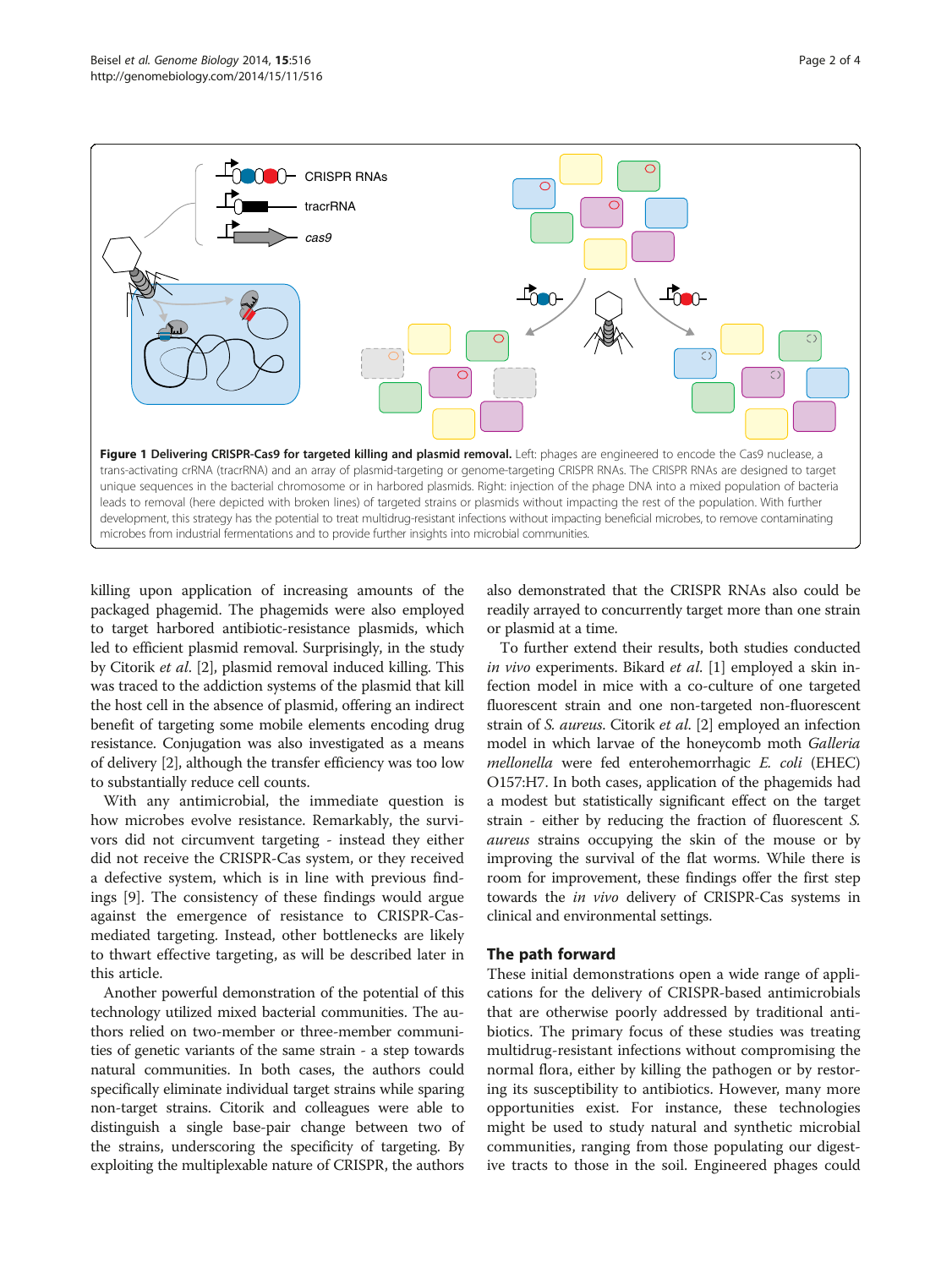<span id="page-2-0"></span>partially or completely remove individual members in order to study how the whole community responds over time. Separately, engineered phages could clear heavily guarded niches. By opening these niches, beneficial or diagnostic strains could be administered to take hold of the niche and establish long-term residency in the community. A third opportunity is using these phages to prevent the spread of multidrug-resistance markers in natural environments, thereby stymying the further dissemination of resistance. Finally, eliminating contamination of batch fermentations without compromising the production host could combat a common and economically costly industrial problem. New ways of addressing this issue without discarding the batch could be a major financial boon across the food, beverage, biotechnology and therapeutic industries.

With these applications in mind, a major question is whether use of lytic phages themselves would be sufficient for the same end. Lytic phages are normally strain-specific, replicate as part of the killing process, can be readily isolated from the environment and do not necessarily require any genetic modification. Indeed, lytic bacteriophages are being actively explored as a means of combating multidrugresistant infections and food contamination. One unique opportunity is incorporating CRISPR-Cas9 into lysogenic bacteriophages, which would greatly expand the set of phages that can be employed as antimicrobials. Another opportunity is using CRISPR-Cas9 to target features that distinguish otherwise-identical strains, such as a recently acquired antibiotic-resistance gene. Finally, CRISPR-Cas9 can be readily programmed to target different species, whereas a new lytic phage would need to be isolated and characterized.

## Hurdles ahead

To truly exploit the capabilities of CRISPR-Cas9, delivery vehicles are needed that can inject their cargo into diverse strains. Broad-host-range phages are extremely rare, and those that are known, at best, infect species within a single genus. Despite phages serving as the first model system in molecular biology, little is known about how to alter or expand their host range. We see this as an excellent opportunity to interrogate poorly understood elements of phage biology while generating phages that can infect virtually any host microbe. Alternatively, nanoparticles or outer-membrane vesicles offer additional promising, yet poorly explored, delivery options.

Using such broad-spectrum delivery vehicles, or any delivery vehicle for that matter, poses a number of challenges that will impact the efficacy of the approach. As evident in these two papers, efficacy dropped substantially in the relatively simple in vivo experiments. The first challenge is that the vehicle needs to reach the site of infection in sufficient numbers to deliver the cargo

into all possible strains. In natural communities such as the gut microbiota, this would require the particles to survive ingestion and reach the approximately 100 trillion cells of the digestive tract in locations of varying accessibility, which is a formidable challenge. A second challenge is that appropriate surface receptors would need to be expressed on the cells for phage infection expression levels of these receptors can vary across the population, depending on the environmental conditions. Third, once injected into the cell, the DNA must bypass the defense systems of the host (for example, restrictionmodification systems, native CRISPR-Cas systems) and lead to sufficient expression of CRISPR-Cas9. Finally, the targeting sequence must be carefully selected to avoid incidental killing of other strains, although advances in next-generation sequencing are providing a wealth of data for identifying appropriate sequences. Going forward, further efforts will need to tackle each of these barriers. However, each challenge should be surmountable, potentially yielding versatile tools to study and remodel microbial communities as well as providing tailored antimicrobials for the treatment of multidrugresistant infections.

#### Abbreviations

Cas: CRISPR associated; CRISPR: clustered regularly interspaced short palindromic repeats; EHEC: enterohemorrhagic E. coli; MRSA: multidrug-resistant S. aureus; tracrRNA: trans-activating crRNA.

#### Competing interests

The authors declare that they have no competing interests.

#### Acknowledgments

CLB and RB were supported in part by the National Science Foundation [CBET-1403135] (to CLB and RB), the Kenan Institute of Engineering, Science & Technology (to CLB) and the National Institutes of Health [1R56AI103557- 01A1] (to CLB). The contents of this paper are solely the responsibility of the authors and do not necessarily represent the official views of the NIH.

#### Author details

<sup>1</sup>Department of Chemical and Biomolecular Engineering, North Carolina State University, Raleigh, NC 27695-7905, USA.<sup>2</sup>Chemical Engineering Department, Faculty of Engineering, Cairo University, Giza 12613, Egypt. <sup>3</sup>Department of Food, Bioprocessing and Nutrition Sciences, North Carolina State University, Raleigh, NC 27695-7624, USA.

#### Published online: 08 November 2014

#### References

- Bikard D, Euler CW, Jiang W, Nussenzweig PM, Goldberg GW, Duportet X, Fischetti VA, Marraffini LA: Exploiting CRISPR-Cas nucleases to produce sequence-specific antimicrobials. Nat Biotechnol 2014, doi:10.1038/nbt.3043.
- Citorik RJ, Mimee M, Lu TK: Sequence-specific antimicrobials using efficiently delivered RNA-guided nucleases. Nat Biotechnol 2014, doi:10.1038/nbt.3011.
- 3. Barrangou R, Fremaux C, Deveau H, Richards M, Boyaval P, Moineau S, Romero DA, Horvath P: CRISPR provides acquired resistance against viruses in prokaryotes. Science 2007, 315:1709–1712.
- 4. Hsu PD, Lander ES, Zhang F: Development and applications of CRISPR-Cas9 for genome engineering. Cell 2014, 157:1262–1278.
- 5. Garneau JE, Dupuis M-È, Villion M, Romero DA, Barrangou R, Boyaval P, Fremaux C, Horvath P, Magadán AH, Moineau S: The CRISPR/Cas bacterial